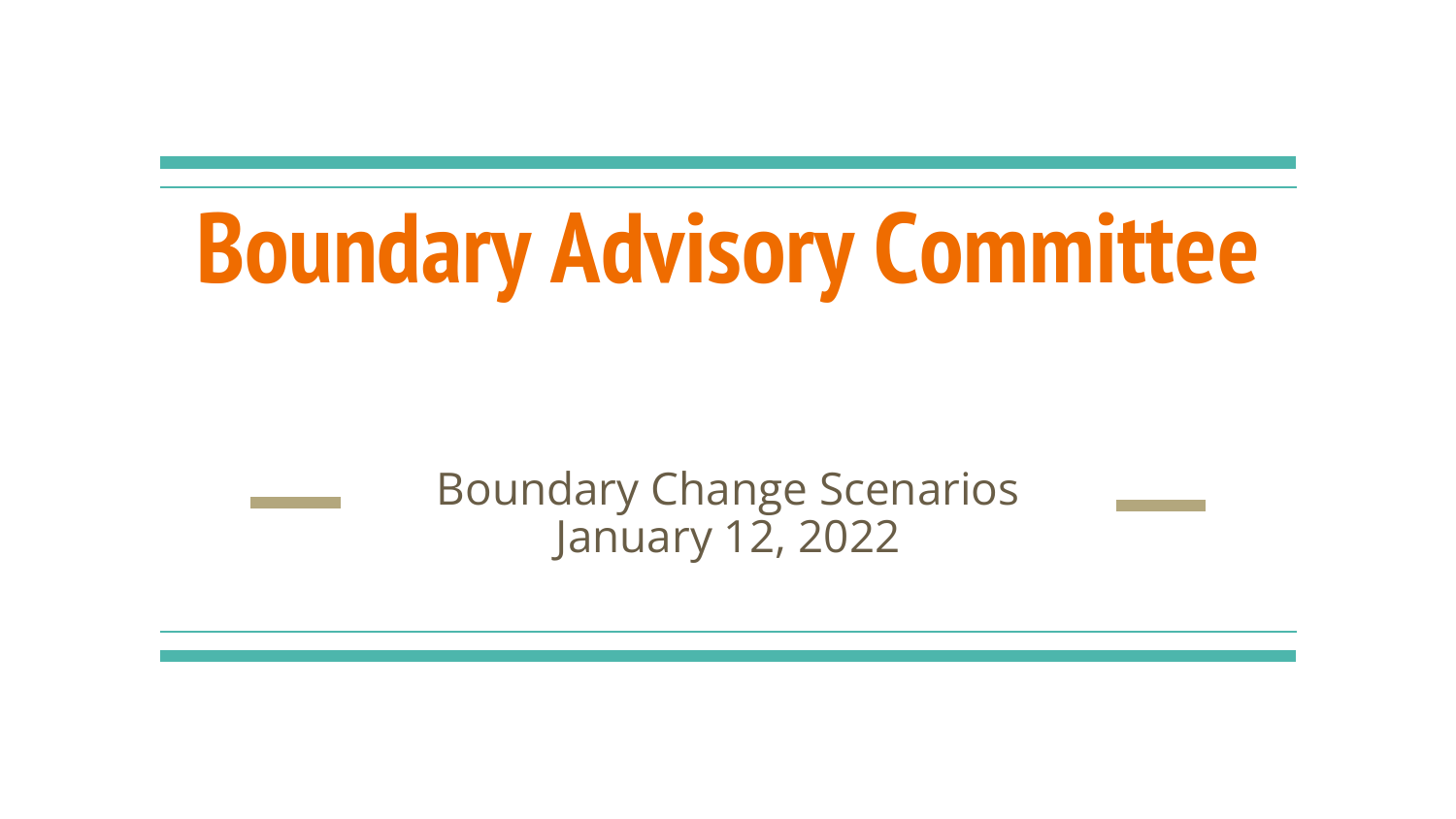# **Projections**

|                              | Explore historical data                                             | Elementary enrollment relatively stable K-5<br>Growth seen in 7th and 9th grades, on average<br>$\bullet$<br>On average, 57 students added from 1st to 12th grade                                                                          |
|------------------------------|---------------------------------------------------------------------|--------------------------------------------------------------------------------------------------------------------------------------------------------------------------------------------------------------------------------------------|
| $\left( \frac{1}{2} \right)$ | Estimate kindergarten<br>conversion rate from<br>county birth rates | Births are decreasing in the county<br>Conversion rates average about 61%<br>Based future conversion on 64% to limit<br>outlier influence                                                                                                  |
| 03                           | Project ranges                                                      | Project incoming kindergarten class based on birth rate<br>conversion<br>Move all prior grades forward one grade for 1-12 projections<br>$\bullet$<br>Base future grades on kindergarten start point and average<br>$\bullet$<br>loss/gain |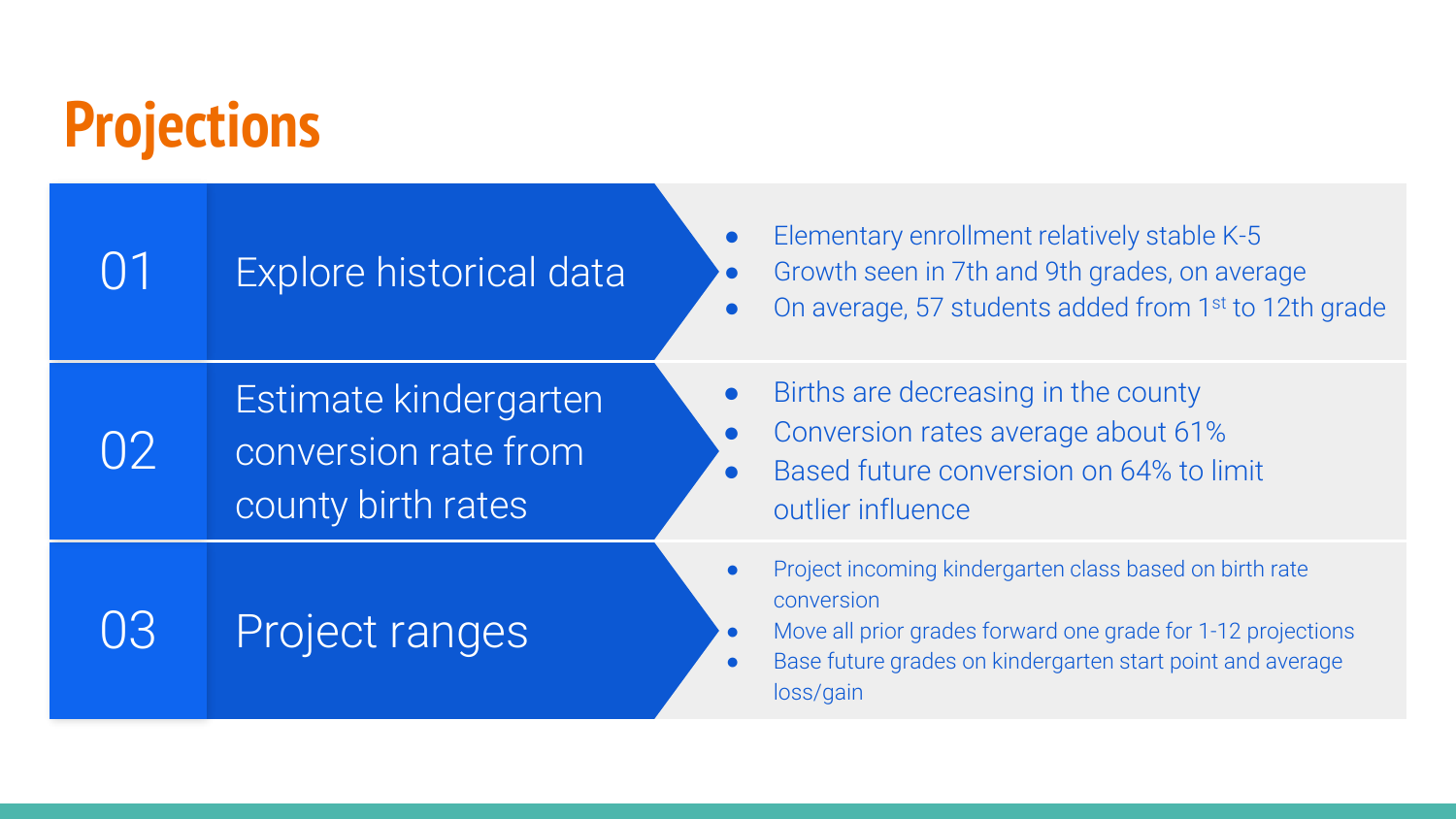- Three BPEC subcommittees suggested boundary changes: Elementary Staffing, Middle School Staffing, and ESOL
- Explored elementary scenarios first based on multiple criteria
	- Looked at buildings that require significant investment or have had the least amount of recent investment
	- Size: smaller sizes will fit easier into larger buildings
	- Current utilization and future capacity
- Explored middle school scenarios next, but was limited to only one option due to size constraints
- ESOL is a more complicated scenario and is still being explored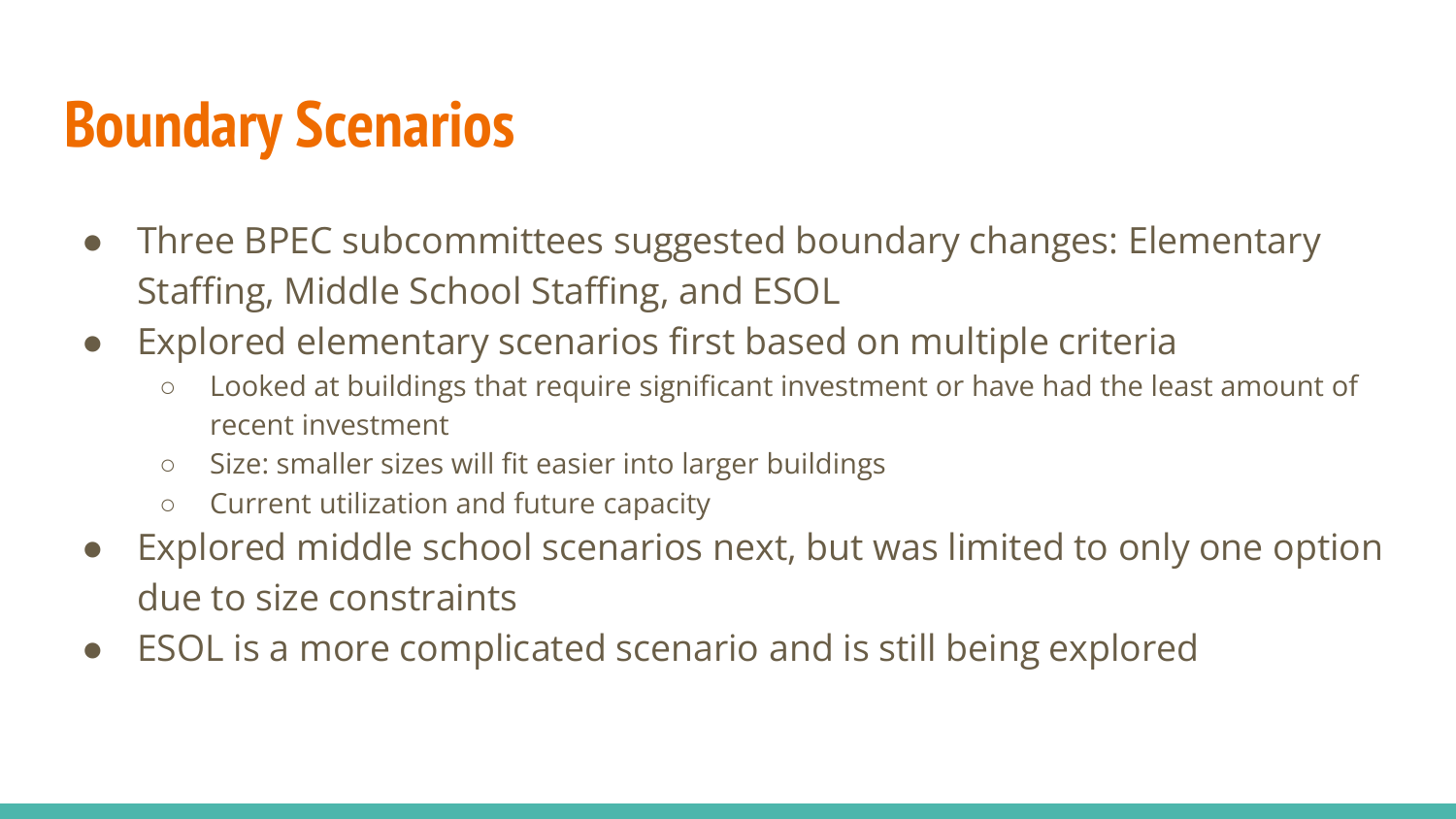- Elementary schools selected for initial scenarios
	- Broken Arrow was selected based on needed building improvements and having had the least amount of recent building improvements, as well as size
	- Woodlawn was selected based on size
	- New York was selected based on size
	- Pinckney was selected based on size
- Middle school selected for initial scenarios
	- Liberty Memorial Central Middle School was selected bases on size and capacity (only possible option)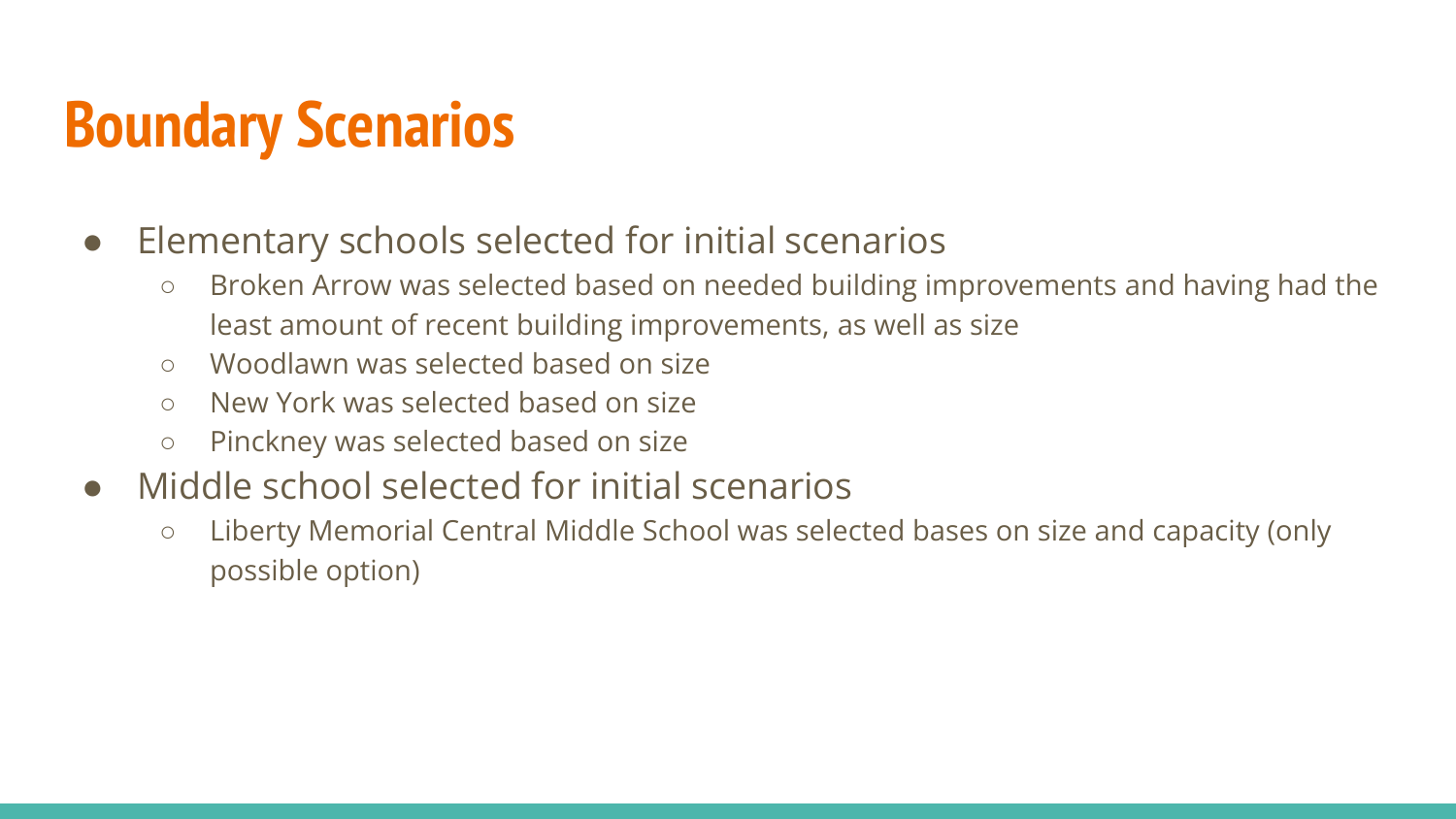- Scenarios include middle and elementary buildings
	- Schools included in Scenario 1: Liberty Memorial Central, Broken Arrow, New York, Pinckney, Woodlawn
- Liberty Memorial Central would become an elementary school housing much of New York, Pinckney, and Woodlawn students
- Billy Mills would expand into Broken Arrow to include most of Liberty Memorial students
- Broken Arrow students would shift to Schwegler (space in Schwegler will be created through other boundary shifts into adjacent schools)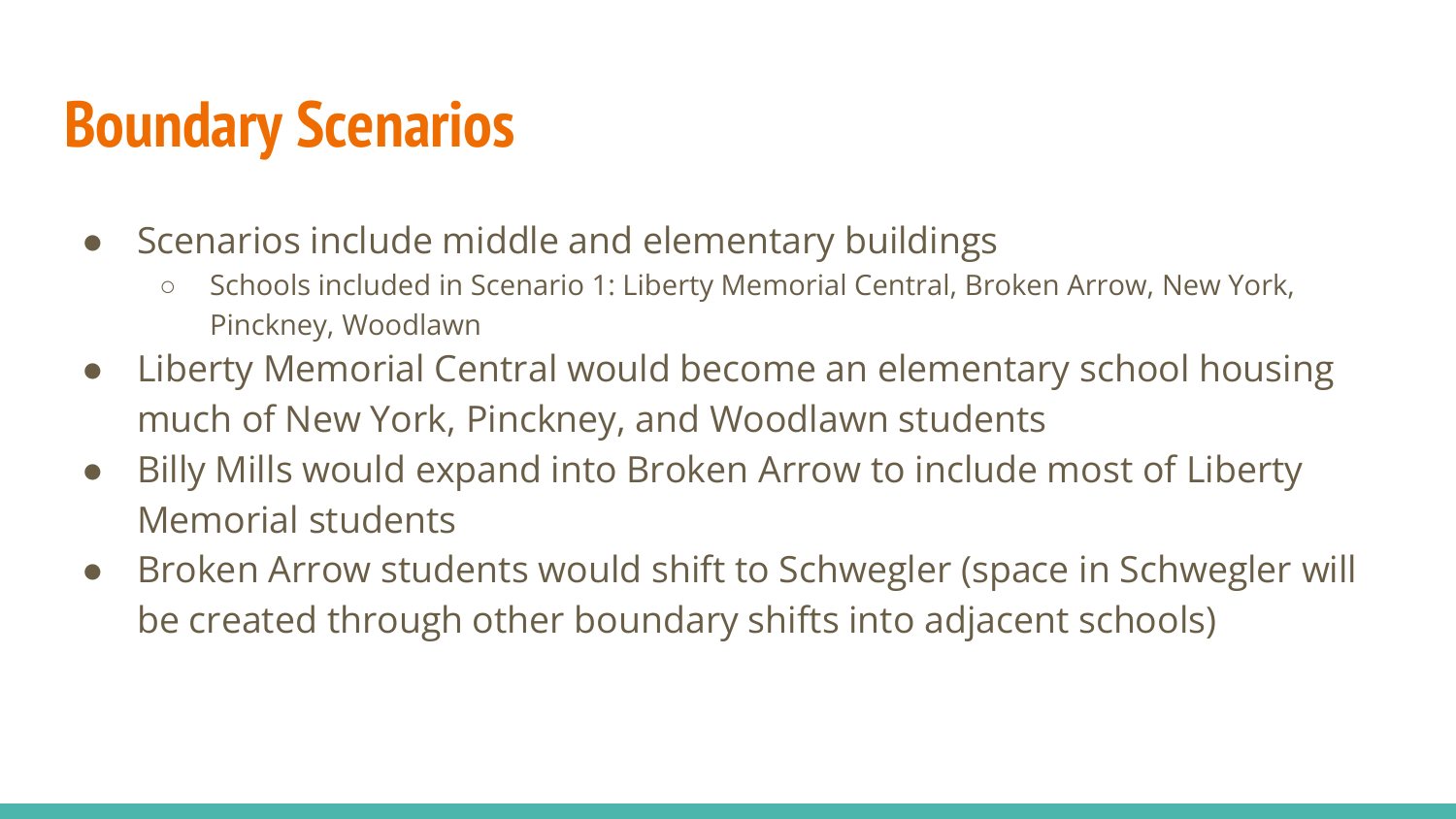- Scenarios include middle and elementary buildings
	- Schools included in Scenario 2: Liberty Memorial Central, Broken Arrow, and either New York or Woodlawn
- Broken Arrow students would shift to Schwegler (space in Schwegler will be created through other boundary shifts into adjacent schools)
- Billy Mills would expand into Broken Arrow to include most of Liberty Memorial students